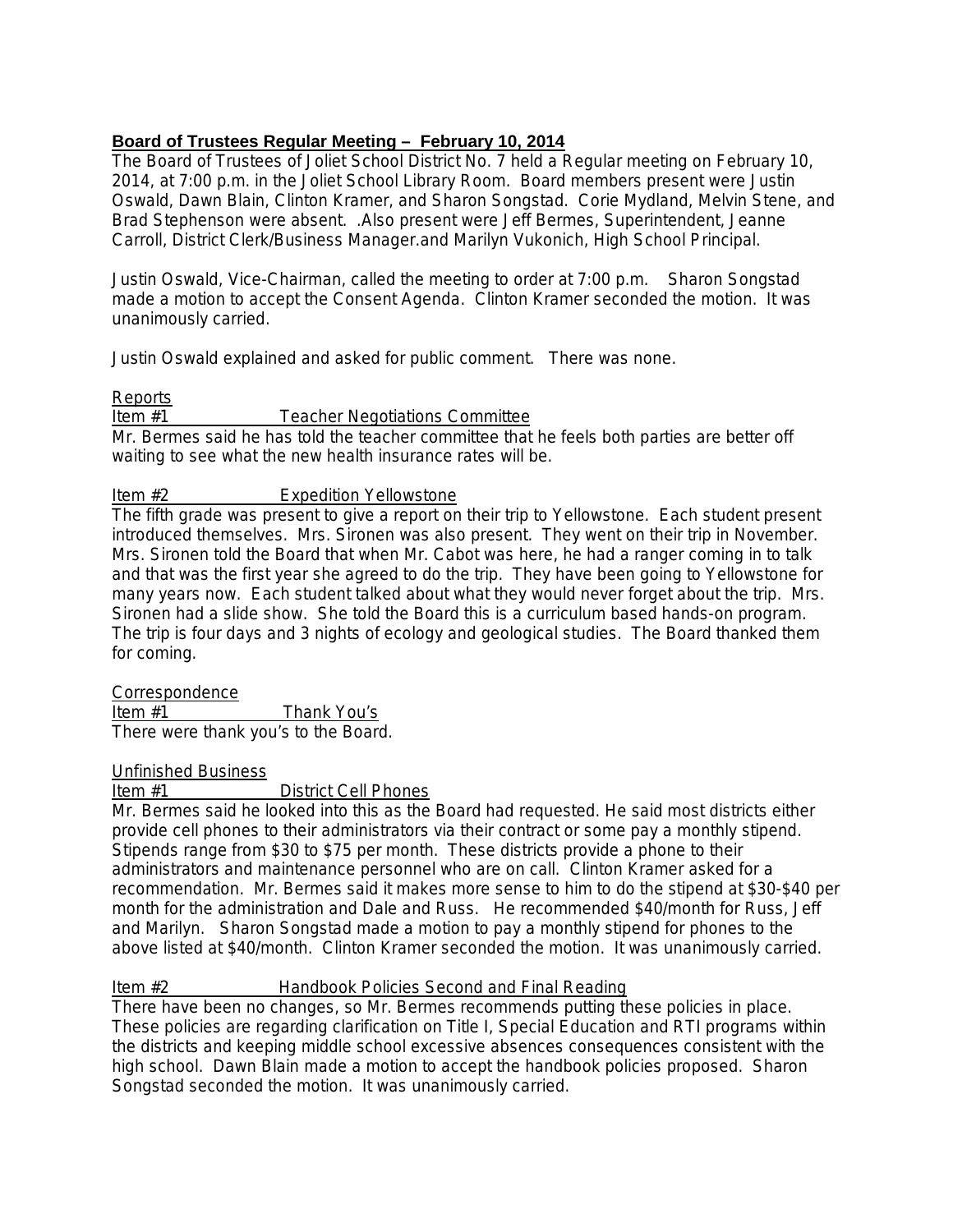New Business<br>Item #1

# New Board Policies-MTSBA

Mr. Bermes explained adding these MTSBA changes in policy are mandatory. One is the family engagement policies, which we are already doing; the policy is just more in-depth. The other is the Significant Writing Program which has option 1 or 2. Mr. Bermes said we are already using option 1 and he recommends staying with that option. The first reading is complete.

# Item #2 School Data Software

Mr. Bermes said we currently use Schoolmaster for our attendance records, grades, classes and transcripts. He said when reporting to OPI, uploads have to be done or it has to be done manually because our system isn't compatible. His recommendation would be to go to Infinite Campus for a grading system. He said with Infinite Campus, we don't house the program anymore. Teachers and parents can use it at home. It also has a lunch program. Also, it has a messenger for calling parents, staff etc. There is an additional cost for these. He said Mrs. Carroll found a messenger service cheaper. The Infinite Campus basic program would be \$5,000 with the state discount, as the state uses this program as well. The cost goes from \$6600 down to \$5500. The annual renewal cost is \$4000. The start-up cost is the main difference. He feels this program would be much more efficient in terms of reducing time and manpower as the software is managed by the State and the reporting templates are already in the Infinite Campus Software. He said our Child Count is already in there as well. Mr. Bermes feels it would pay for itself right away. He said if it's approved, it needs to be ordered right away to get information into the new program before summer vacation and training for those who will be using it. Clinton Kramer made a motion to change to Infinite Campus Software basic student data system only. Sharon Songstad seconded the motion. It was unanimously carried.

# Item #3 Special Education Pre-School Services Contract Renewal

The Special Education Cooperative provides preschool services. Mr. Bermes recommends continuing to support the Coop preschool. He said while we currently do not have any preschool students, the Board needs to understand costs would be considerably higher for the district as we would not be able to use the federal preschool funds. Supporting the Coop also gives IDEA money back to help with special needs students. Dawn Blain made a motion to renew the contract for Special Education Pre-School Services with the Coop. Sharon Songstad seconded the motion. It was unanimously carried.

## Item #4 Retirement Incentive

Mr. Bermes said we don't know how a teachers retirement incentive would affect us until we get the new health insurance rates. He also feels it's hard to offer an incentive at this time with an unsettled contract with our teachers.

He said no one has come forward and expressed an interest yet. The Board is in favor of it, they just need more information first. The Board is considering it.

## Item #5 Election Calendar Update

Mrs. Carroll put the election calendar in the Board packet for Board information. She said Corie Mydland and Dawn Blain are up for re-election this May. Both positions are three year terms. Petitions for nomination need to be into Mrs. Carroll by March 27.

#### Item #6 Superintendent's Contract Compensation Package At the last meeting, the Board re-hired Mr. Bermes for a one year contract. He said compensation was not discussed at that time. He would like to table it for now.

Item #7 Odysseyware Renewal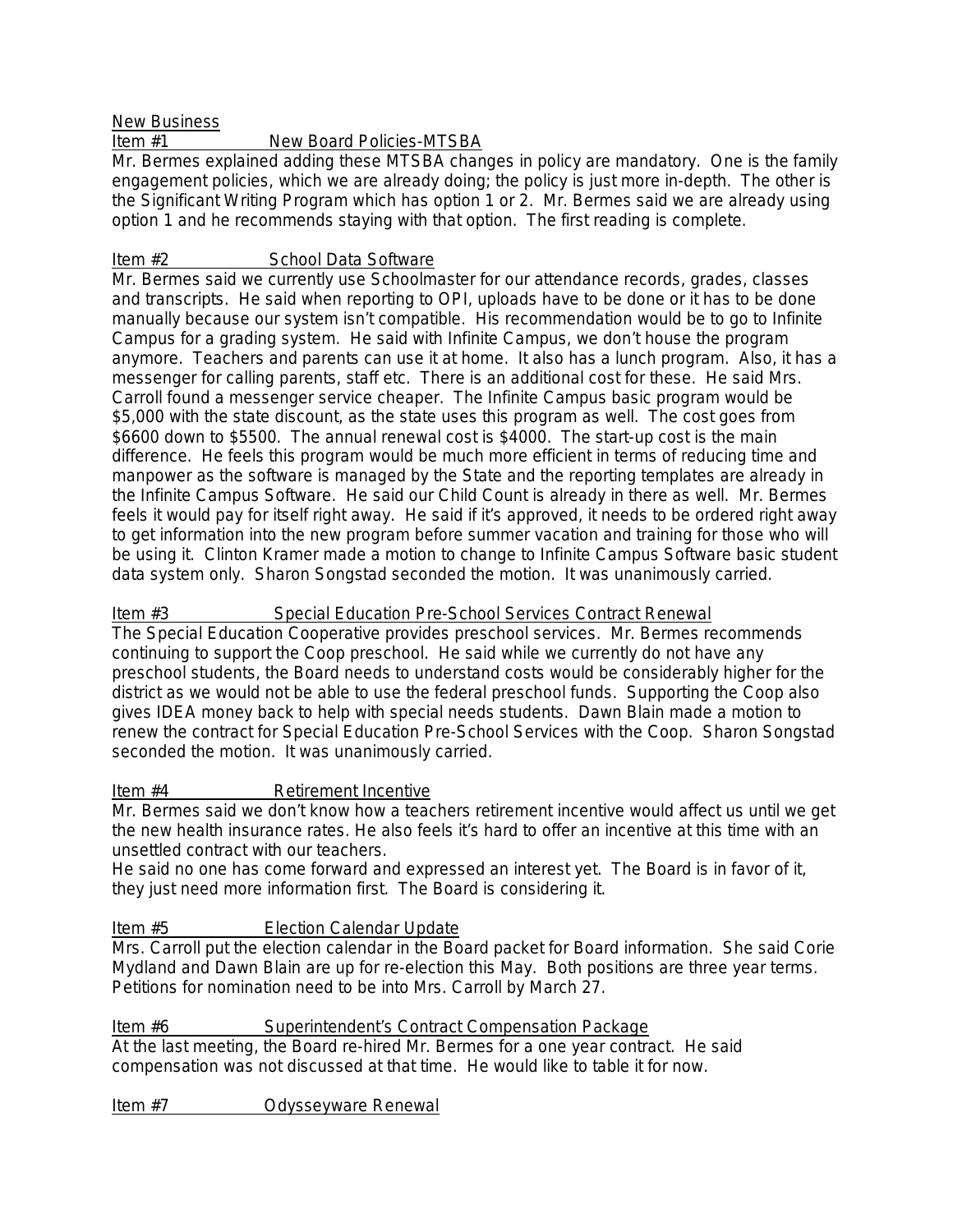Odysseyware is offering a three year deal for our school district. Mr. Bermes said the three year deal does offer some savings to the district. He is not sure we want to be tied to a three year deal with all the new technology and options in education. Mr. Bermes feels a year to year contract is best. Dawn Blain made a motion to renew the Odysseyware contract for one year. Clinton Kramer seconded the motion. It was unanimously carried. Mr. Bermes said the Odysseyware has helped with credit recovery. He said it is the easiest one to use. He described a lesson for the Board and explained that he can set thresholds and tailor it to meet the student's needs. He said it is used also for the gifted students. It is very user-friendly and inter-active.

#### Item #8 Hirings/Resignations

Mr. Bermes said he has a number of middle school assistant coach applications for track. He said they will be interviewed this month and he will have a recommendation for the Board in March. People have applied for some other positions that are open. He asked if the Board is willing to help with the cost if a teacher is interested in taking credits to be a Driver's Ed teacher for us. This has been done in the past. The Board feels the costs need to be explored more, etc. before they make a decision.

#### Superintendent's/Principal's/AD's/Business Manager's Reports

Mr. Bermes offered his greatest thanks to Mrs. Means for obtaining an AGATE grant for \$12,000 for the school. They already have a world class speaker in differentiation lined up. He said hats off to her.

He also has a request from Mrs. Means to add the Lego League to the Gifted and Talented program with Linda Hayden to manage it and Coach Atkins and Coach McAndrews for the robotics/lego league. He said this offers an interest and an outlet for student's talents. Mr. Bermes thinks it would be great to put this into the activities. Linda Hayden thanked the Board. She said they have been doing Legos and have \$1600. She said hopefully they will qualify in September and be able to go to the meet in Bozeman. She said this activity is like FFA. She said Joliet is the only school in Carbon County with this program. She said this way, kids have a different alternative. Coach Atkins said he does this out of the Laurel Schools. He said the kids learn a ton. They do presentations, slide shows, each one based on a theme. They build and program robots. Teamwork is an important part of it. Currently there are 24 kids in the group. Three robotic kits have been purchased through the money they have raised. He said there are high school scholarships for \$12,000 to \$14,000 available to kids. They are students from fourth to eighth grade. The league starts in August. The competition is in January or February for regionals. This will be put on the agenda for the next board meeting. Sean McAndrews said he is doing something similar with the MARS Rover Challenge that he just received \$350 for. They will need an 8'x8' sandbox in which to practice. He said the first rounds are here and they will be filmed. He said there are all kinds of challenges and opportunity. Mrs. Vukonich said if the kids are gone, then it would be a school-related absence and school transportation would be available. Mrs. Sironen said she sees this as a step up from the Destination Imagination which the school used to do, and it will lead kids into trades they can't even imagine. Mr. Atkins said support from the school is what they really want from the Board.

Mr. Bermes said the Spring Count enrollment numbers by grade. In the elementary total enrollment is 181 students which is up from 175. The middle school is down to 57, so up 5 students in the elementary including middle school. The high school enrollment is down to 123 and will be down to 121 now, with possibly losing one more.